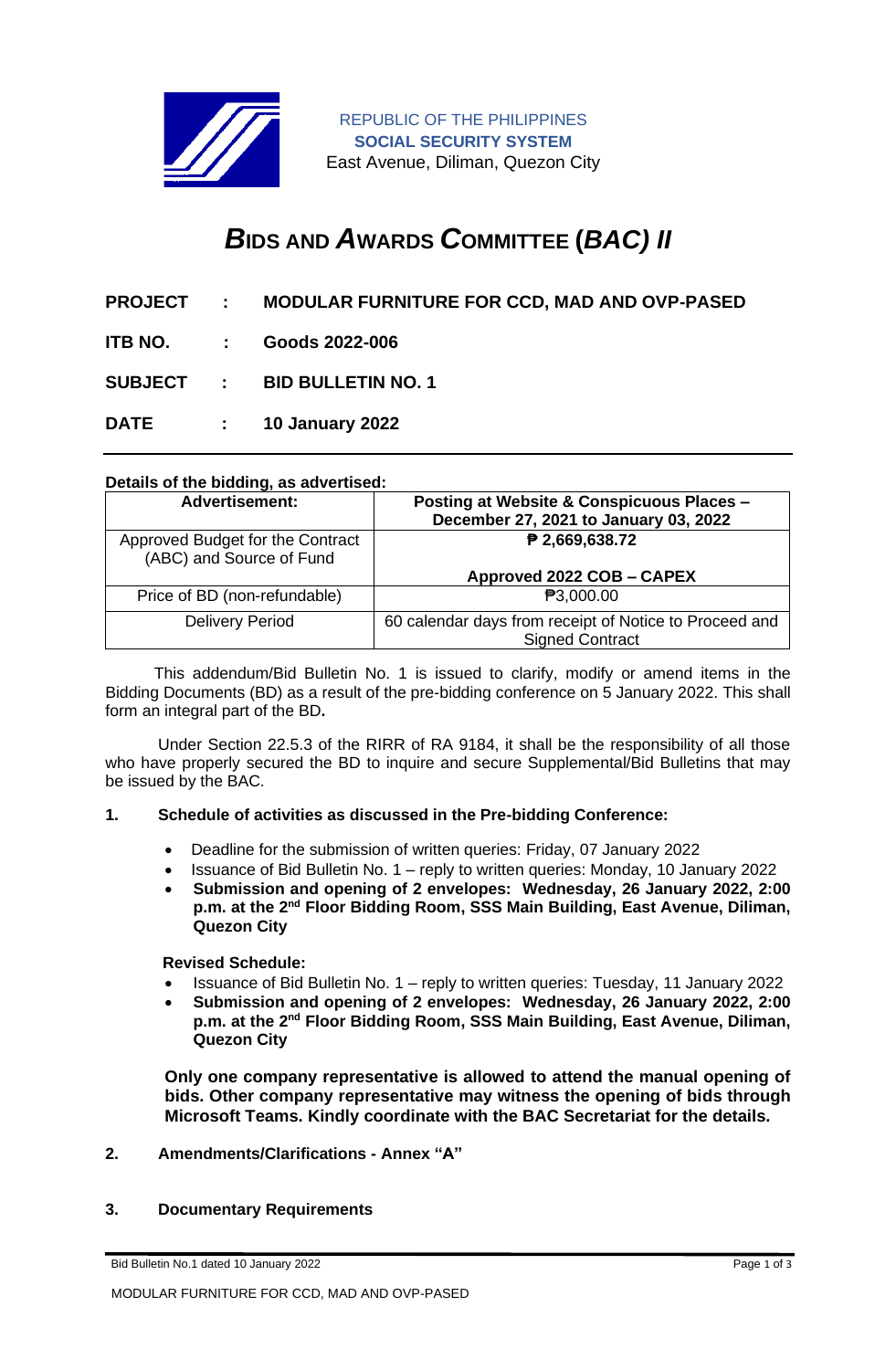#### **a.1 st Envelope**

a.1 PhilGEPS Certificate of Registration and membership.

In case of uploaded document/s, which validity period had already expired, submit the updated document/s.

- a.2 Statement of all its Ongoing Government and Private Contracts, including contracts awarded but not yet started, if any, whether similar or not similar in nature and complexity to the contract to be bid;
- a.3 Statement of Single Largest Completed Contract (SLCC) similar to the project to be bid, **with supporting documents**, equivalent to at least **50% of the ABC**, completed **within five (5) years** prior to the submission and opening of bids, adjusted by the bidder to current prices using PSA's consumer price index;

For this purpose, similar contracts shall refer to Supply, delivery and installation of modular office systems and furniture.

- a.4 NFCC Computation or committed Line of Credit (form supplied)
- a.5 JVA, in case of Joint Venture Class "B" Documents (Each partner of the joint venture shall submit the legal eligibility documents. The submission of technical and financial eligibility documents by any of the joint venture partners constitute compliance, except for SSS Clearance that must be complied by all JV partners);
- a.6 Bid Security (2% of the ABC for Cash or Manager's/Cashier's Check payable to SSS or Bank Draft of the ABC, 5% of the ABC for Surety Bond **or** Bid Securing Declaration – form supplied) and **a copy of the Authority to Notarize from the Notary Public).**
- a.7 Technical Documents project requirements
	- Section VI Schedule of Requirements (page 29)
	- ⚫ Section VII– Statement of Compliance with the Technical Specifications (pages 30 to 46)
- a.8 Omnibus Sworn Statement **and a copy of the Authority to Notarize from the Notary Public.**
- a.9 Foreign ownership limited to those allowed under the rules may participate in this Project, provided must submit any of the following:
	- Copy of Treaty, International or Executive Agreement; Or
	- Certification from the relevant government office of their country stating that Filipinos are allowed to participate in government procurement activities for the same item or product.
	- Certification from the DTI if the Bidder claims preference as a Domestic Bidder or Domestic Entity.

# **b. Checklist of the 2nd envelope:**

- b.1 Bid Form (form supplied) pages 52 to 53
- b.2 Bid Breakdown (form supplied) pages 54 to 55

## **c. Additional Requirements to be submitted by the bidder with the Lowest Calculated Bid**

- c.1 2020 Income Tax Return filed through Electronic Filing and Payment System (EFPS) corresponding to the submitted Audited Financial Statement;
- c.2 Quarterly VAT for the period April to September 2021 or latest available Quarterly VAT;
- c.3 Documents listed in the Platinum Membership and updates, if any;